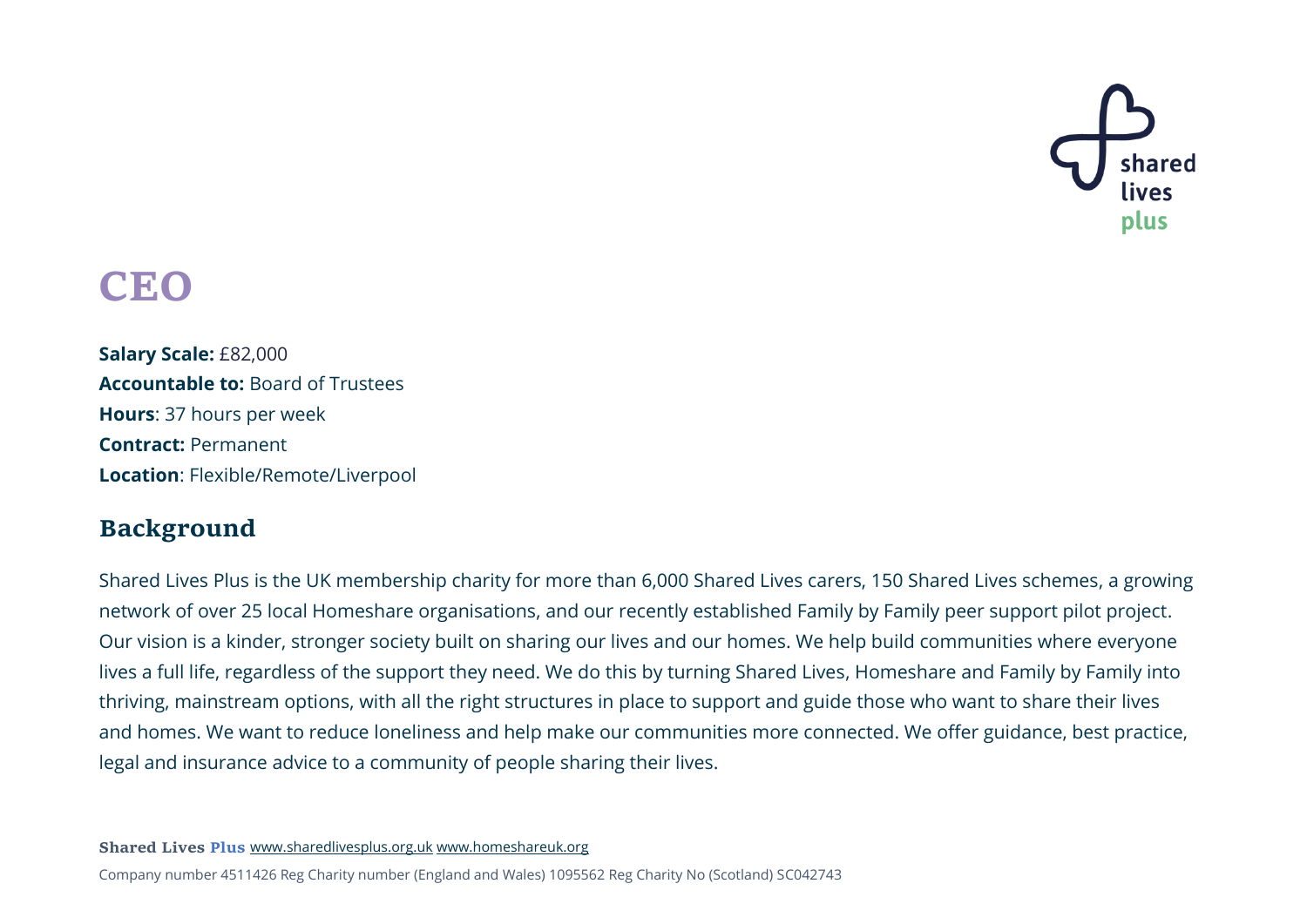As well as a competitive salary, you will benefit from flexible working, 27 days annual leave, birthday leave, and health and wellbeing support via Care First. At Shared Lives Plus you will join a dynamic, passionate, and inclusive team who believe that everyone should be able to choose who they spend time with and do what matters to them.

Shared Lives Plus is an Equal Opportunities Employer and we are committed to ensuring that all staff are motivated, skilled and rewarded by their work. We welcome applicants regardless of race, religion or belief, colour, national origin, sex, sexual orientation, disability, age and other protected status as required by law. [We promote and protect human rights; they are the](https://sharedlivesplus.org.uk/shared-living-and-human-rights/)  [foundation of what we do.](https://sharedlivesplus.org.uk/shared-living-and-human-rights/)

We want to be an inclusive place where a diverse mix of talented people want to come and contribute their unique strengths and perspectives. We are focused on equality and believe that all the fascinating characteristics that make us different, make us more able to deliver our life-changing work with passion and creativity.

# **Job Objectives**

The Chief Executive is responsible for the leadership and operational performance of Shared Lives Plus within the strategy and policy framework agreed by the Board.

In particular, the Chief Executive will ensure that:

• A strong and up to date governance framework is maintained at all times.

• Shared Lives Plus is well positioned both internally and externally to deliver its strategic priorities and influence positively health and social care policy across the 4 nations.

**Shared Lives Plus** [www.sharedlivesplus.org.uk](http://www.sharedlivesplus.org.uk/) [www.homeshareuk.org](http://www.homeshareuk.org/)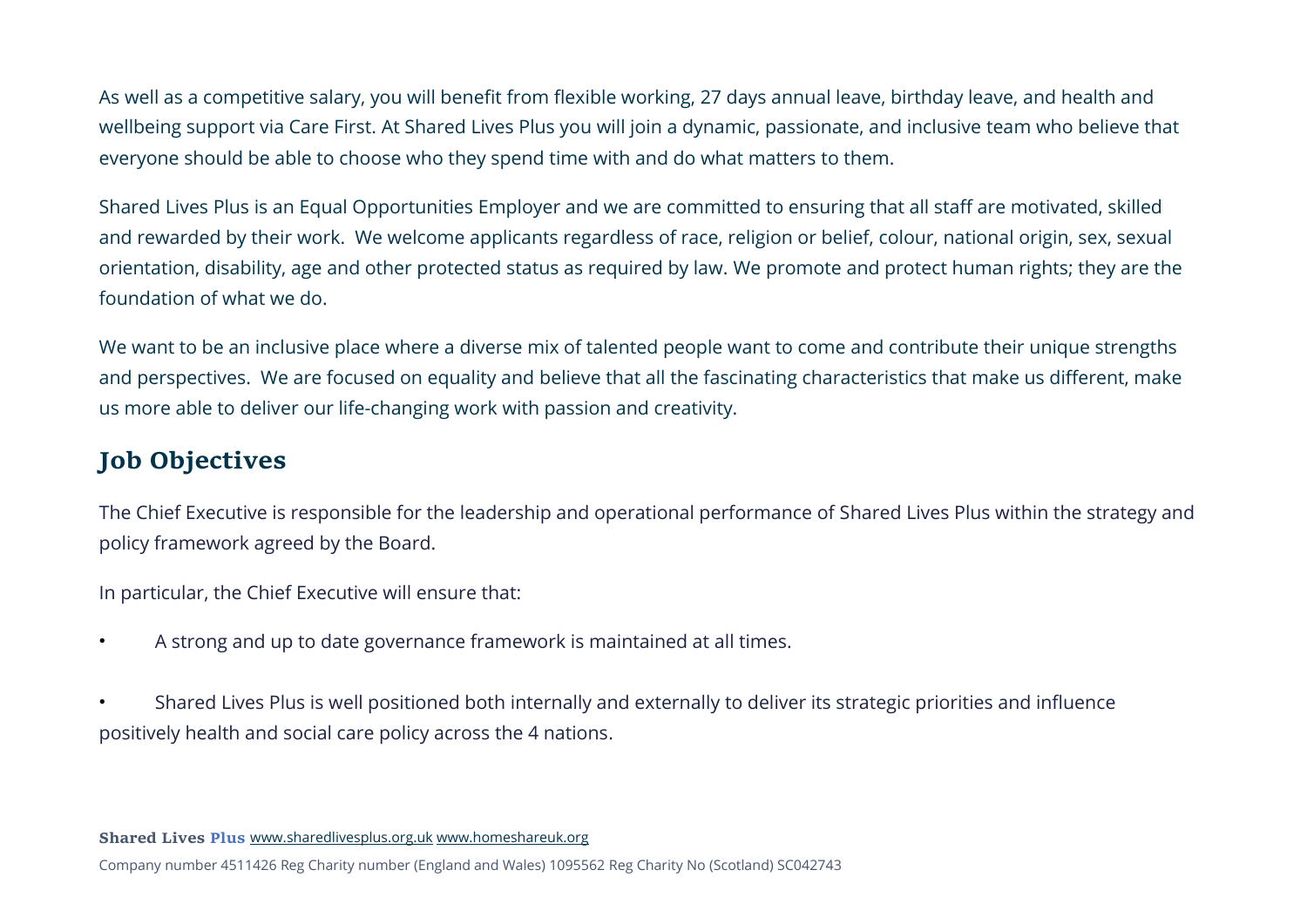## **Specific Duties and Outlined Responsibilities**

The Chief Executive must reinforce and promote Shared Lives Plus values personally, both externally and within the organisation.

# **Main duties and responsibilities**

The Chief Executive is responsible for ensuring the following:

#### **Board and Governance**

• In collaboration with the Chair, Shared Lives Plus governance arrangements reflect best practice, comply with the Charity's Rules, are effective and operate within statutory, regulatory and good practice frameworks, including Shared Lives Plus adopted Code of Governance.

• A robust and effective control framework is in place, including policies, procedures, strategies and performance management.

• The Board receives high quality and timely information so that it can be effective in setting strategies and monitoring performance.

• The Board receives high quality and appropriate information to enable it to agree a Business Plan and put in place appropriate financial, staffing and other resources to achieve its ambitions.

• To work effectively with the Chair to ensure there is a positive supportive and challenging relationship between Trustees and the senior management team.

• The Board receives high level advice and strategic guidance, as required, and all statutory, regulatory and legal obligations are complied with.

**Shared Lives Plus** [www.sharedlivesplus.org.uk](http://www.sharedlivesplus.org.uk/) [www.homeshareuk.org](http://www.homeshareuk.org/)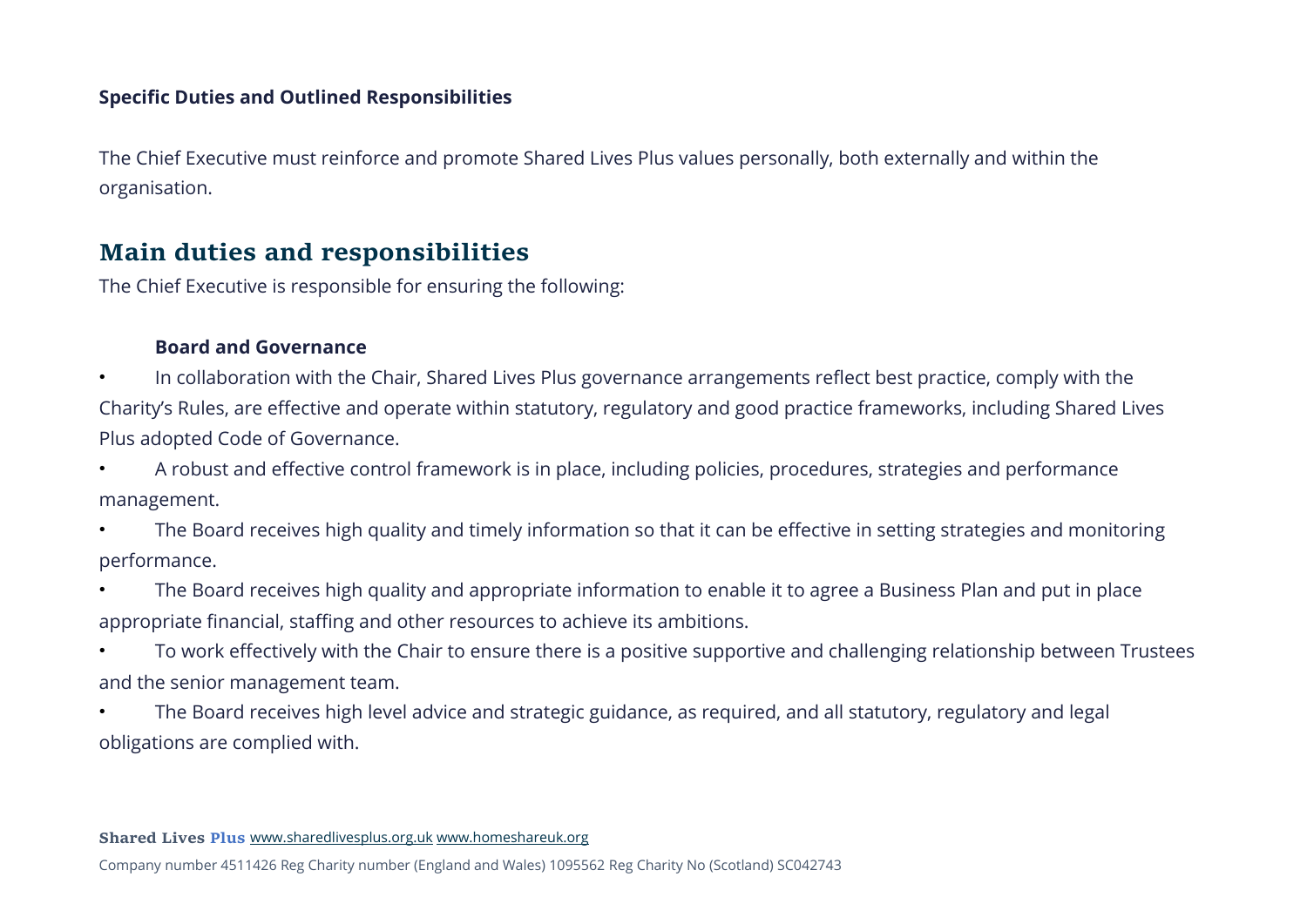• Together with the Board ensure key organisational performance strategies and indicators are set which most appropriately reflect the Shared Lives Plus objectives and the requirements of regulators and funders.

• Risks are well managed and monitored and the Board is able to properly consider and manage business significant risks.

• The Association's finances are well managed, including treasury management, and that the Board receives high quality information about budgets, spend and external factors which may impact on the Association's finances.

## **Leadership and Control**

- Strong leadership is provided to all staff with a focus on our values, continuous improvement and innovative thinking
- Build and develop the senior management team and the wider leadership group and ensure effective team working across the organization.
- To set objectives for the individual members of the senior management team and to provide supervision and appraisal and individual development plans.
- To ensure managers set team and personal objectives and conduct meaningful and regular supervision and appraisal of all employers and to ensure the recruitment, induction, training and workload of employees is managed in an efficient and effective manner.
- There is robust financial management throughout the organisation, including the setting, management and monitoring of budgets and effective income management and income generation.
- Strong risk management processes are in place and that the Board and staff understand their roles and responsibilities.
- To ensure managers set team and personal objectives and conduct meaningful and regular supervision and appraisal of all employees.

**Shared Lives Plus** [www.sharedlivesplus.org.uk](http://www.sharedlivesplus.org.uk/) [www.homeshareuk.org](http://www.homeshareuk.org/)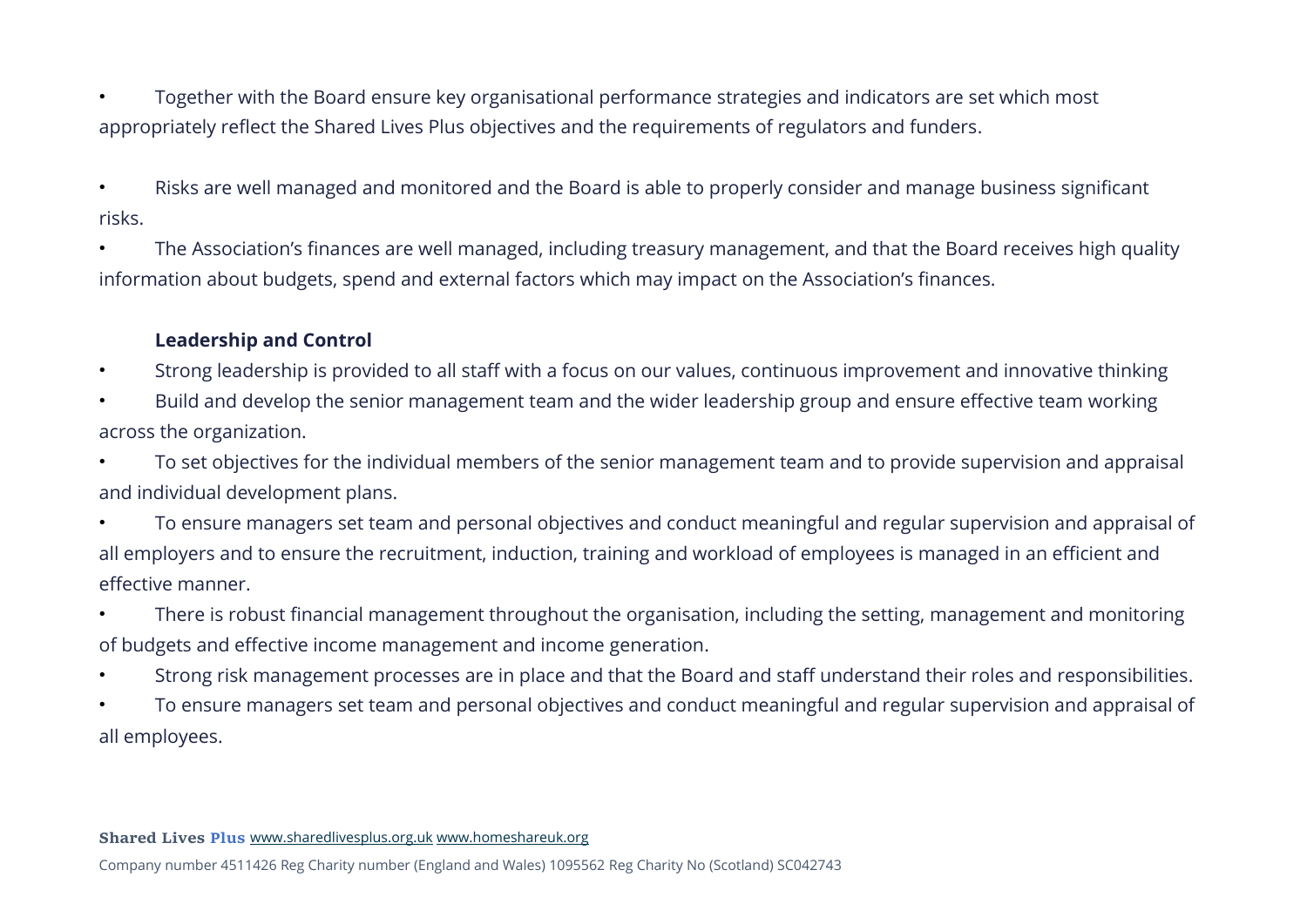## **Service Delivery**

- Structures are developed and maintained to support the effective delivery of all services whilst delivering value for money.
- New initiatives and new opportunities are identified, evaluated, developed and monitored to improve service delivery to the Charity's customers, meet corporate objectives and further develop the work of the Charity.
- Effective consultation takes place with Shared lives Carers, Homesharers, schemes, independent providers and all relevant stakeholders.
- To ensure Shared Lives Plus works using an asset based approach, coproducing action with key stakeholders.
- To ensure the voice of citizens, carers, sharers drives the organisation's delivery.

#### **External Relations**

- To act as an ambassador for Shared Lives Plus and develop effective external networks, especially with the regulator, local authorities, funding institutions and key stakeholders that will add value to the Charity and its customers.
- To build effective relationships with government ministers, civil servants, media and key influencers in health and social care.
- To represent the organisation at external events and develop a national profile as a key leader in health and social care.
- To actively explore and create opportunities to form partnerships and effective working relationships which will support Shared Lives Plus strategic and business objectives.
- To represent Shared Lives Plus nationally and locally to ensure that the Charity is well positioned to influence on issues that directly affect the Charity and its customers.

**Shared Lives Plus** [www.sharedlivesplus.org.uk](http://www.sharedlivesplus.org.uk/) [www.homeshareuk.org](http://www.homeshareuk.org/)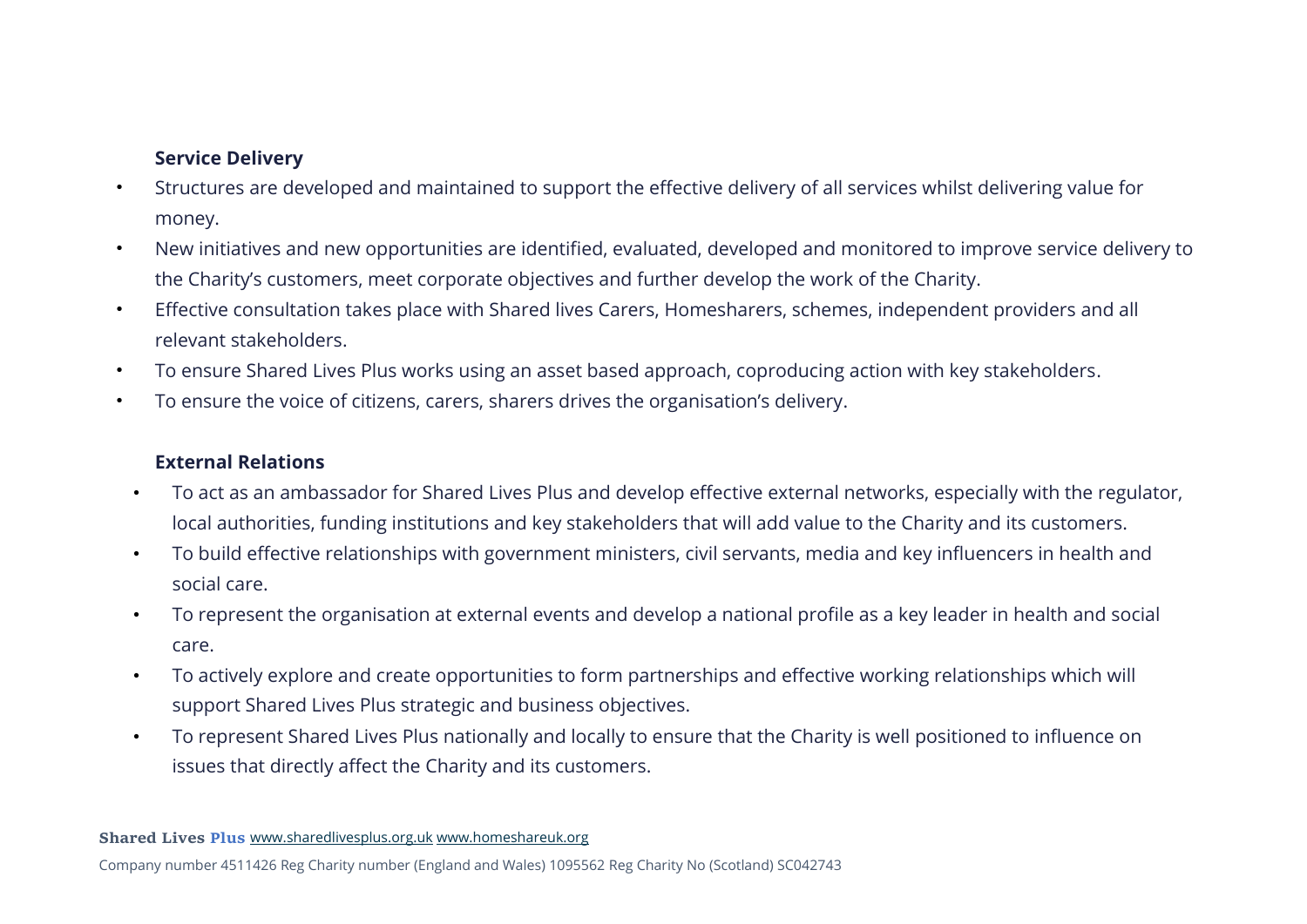#### **Other responsibilities**

- To demonstrate a high degree of personal integrity and motivation, which sets the standard for all Charity's employees.
- To adhere to all policies, procedures and strategies of the Association relevant to the post, including financial regulations.
- To be accountable for all health and safety matters and to be knowledgeable in relation to all health and safety issues relevant to the Association and to ensure compliance with all relevant aspects of legislation and be committed to ensuring the implementation and development of the Association's health and safety policies and procedures.
- To maintain the strictest confidences relating to personal information under the Data Protection Act and the Organisation's policies and procedures on confidentiality and the dissemination of information.

To undertake other responsibilities as required by the Board to support the objectives and values of the organisation.

## **Working practice**

- Work in accordance with Shared Lives Plus's aims, objectives, policies, procedures, philosophies, and values to promote a positive image of the organisation and its members.
- To work positively and co-operatively as part of our team and with our partners and stakeholders.
- To work in a way which promotes equality and celebrates diversity empowering people from overlooked or excluded groups.
- To operate in a way that is consistent with our legal responsibilities including health and safety legislation and guidance.

**Shared Lives Plus** [www.sharedlivesplus.org.uk](http://www.sharedlivesplus.org.uk/) [www.homeshareuk.org](http://www.homeshareuk.org/)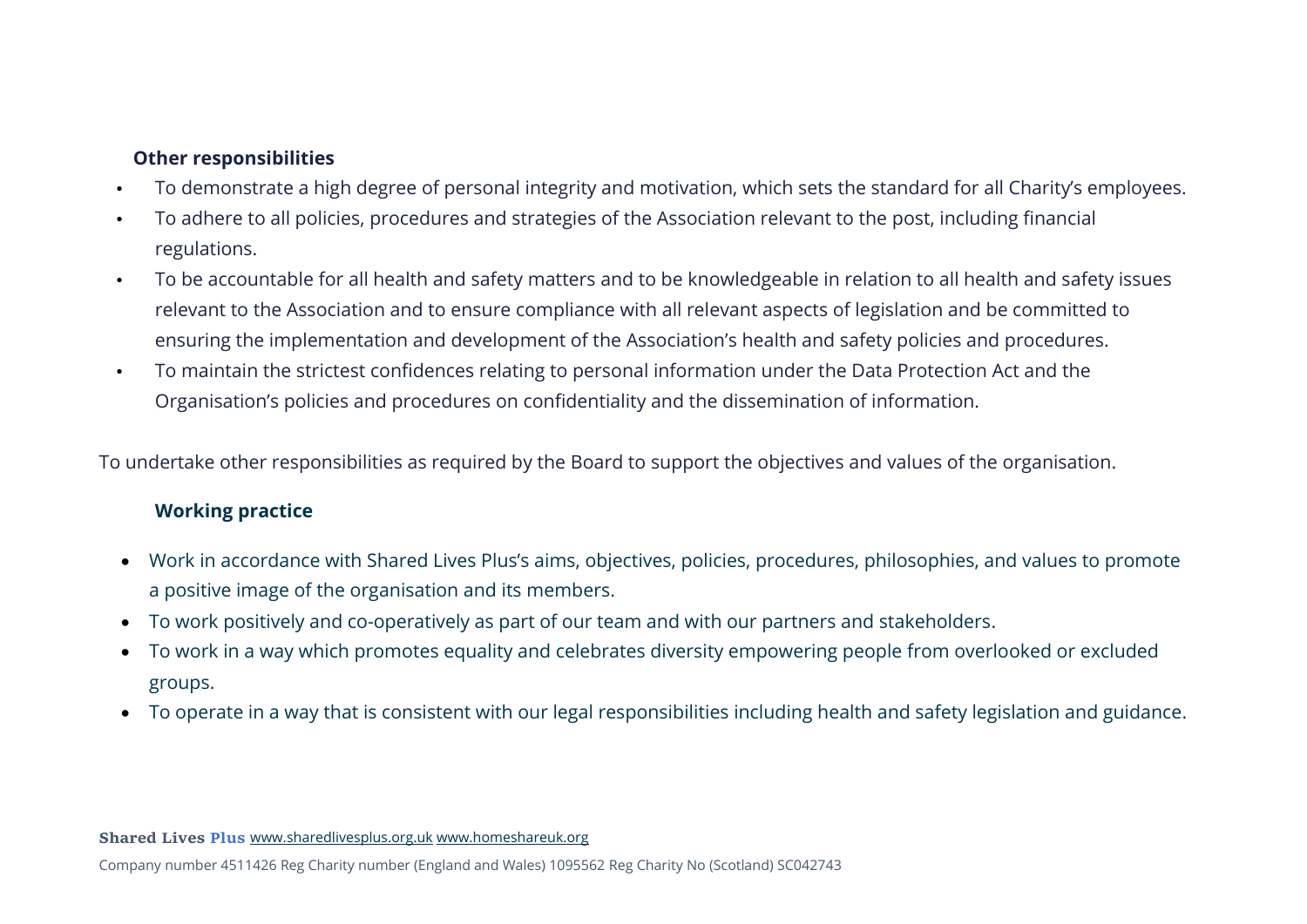# **Person specification:**

| <b>Criteria</b>   |           |                                                                                                          |
|-------------------|-----------|----------------------------------------------------------------------------------------------------------|
| Qualification     | $\bullet$ | Educated to degree level or equivalent                                                                   |
|                   | $\bullet$ | Ideally with a qualification in social care                                                              |
| <b>Experience</b> | $\bullet$ | A proven track record of leadership and governance                                                       |
| and skills        | $\bullet$ | Leadership skills: A prime role of our Chief Executive is to motivate staff, partners and members        |
|                   |           | and you need the drive and energy to achieve this                                                        |
|                   | O         | Advocacy skills: you will be the public and private face of our organisation and will need to be able to |
|                   |           | effectively promote its aims                                                                             |
|                   | $\bullet$ | Excellent interpersonal skills: you will need to build relationships with a variety of people, from      |
|                   |           | beneficiaries, members, and colleagues to senior corporate executives and opinion formers                |
|                   | $\bullet$ | Financial acumen: you will have to work with the SMT to set and operate a budget and, increasingly,      |
|                   |           | develop social enterprise activities that provide a surplus for the organisation                         |
|                   | O         | Experience of working with committees or boards                                                          |
|                   | O         | Experience of leading a geographically dispersed team                                                    |
| <b>Knowledge</b>  | $\bullet$ | A keen interest in or an understanding of Shared Lives, Homeshare, Family by Family and the philosophy   |
|                   |           | and values underpinning our work and the sector                                                          |
|                   | œ         | An understanding of how national membership organisations work                                           |
|                   |           | An in-depth understanding of social care                                                                 |

**Shared Lives Plus** [www.sharedlivesplus.org.uk](http://www.sharedlivesplus.org.uk/) [www.homeshareuk.org](http://www.homeshareuk.org/)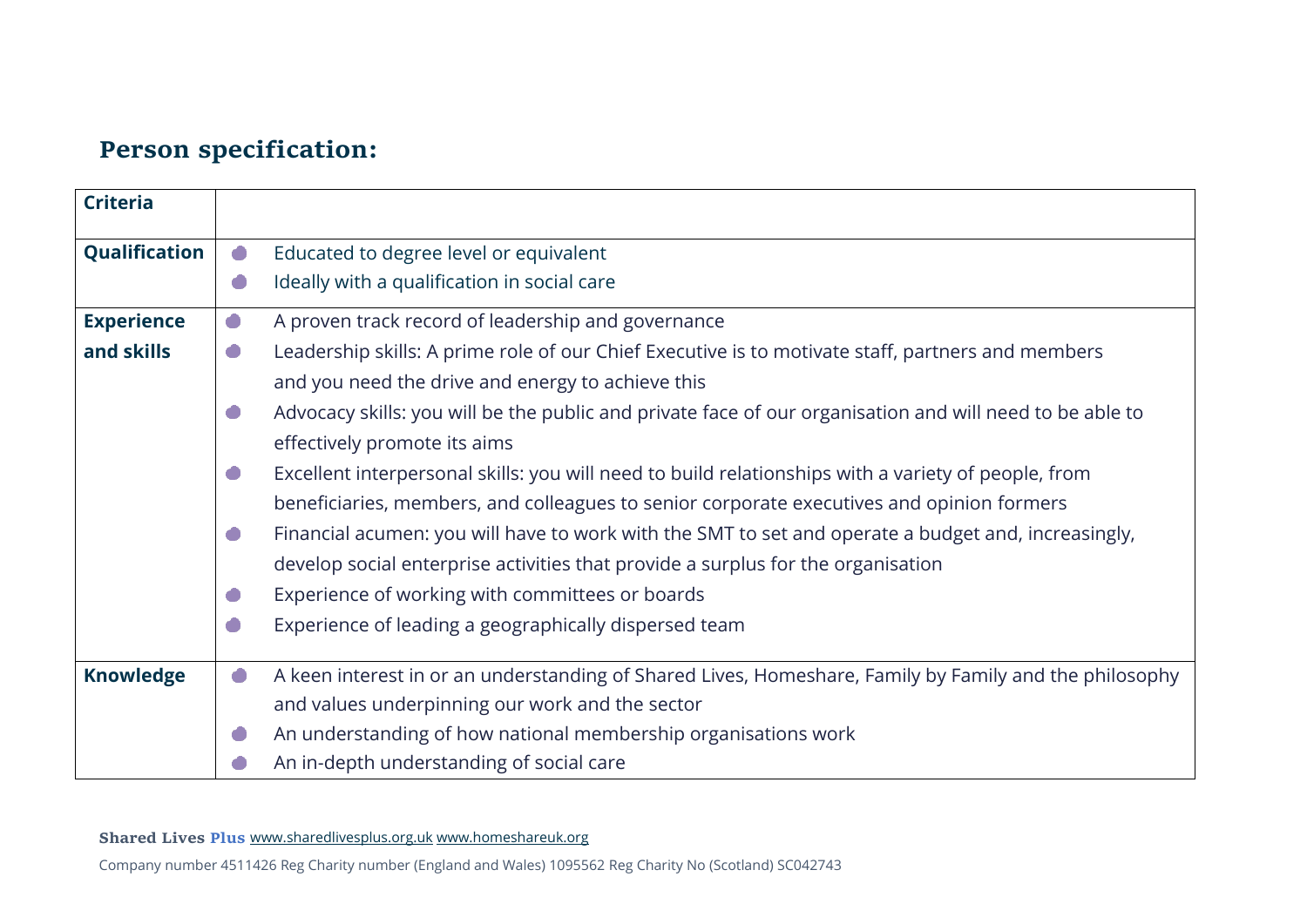| <b>Criteria</b>  |                                                                                                                                                                                                                                                                                                                                                                                                                                                                                       |
|------------------|---------------------------------------------------------------------------------------------------------------------------------------------------------------------------------------------------------------------------------------------------------------------------------------------------------------------------------------------------------------------------------------------------------------------------------------------------------------------------------------|
|                  | Be a quick learner: once in post, you will need to quickly get up speed with the nature of our service<br>$\bullet$<br>provision and aims and objectives<br>A fundamental understanding of caring - be able to engage and connect with carers<br>Œ<br>Understand person centred, asset-based approaches and be prepared to keep them alive in shared<br>œ<br>living, Homeshare and Family by Family<br>Understand funding and be able to write a winning bid<br>O                     |
| <b>Style</b>     | Be a leader - engaging and charismatic<br>$\bullet$<br>Be passionate about supporting people and communities<br>O<br>Be committed to co-production - empowering people who use services and partnership working<br>œ<br>Be strong - steering the organisation, driving us forward, opening doors<br>Be a good listener<br>Be confident to direct policy within the sector, the wider communities and government frameworks<br>O<br>Confident, positive, creative, and innovative<br>œ |
| <b>Attitudes</b> | Commitment to empowering people who use services and their families<br>$\bullet$<br>Demonstrable commitment to working in ways which promote equality of opportunity and diversity<br>O<br>Commitment to continuous professional development                                                                                                                                                                                                                                          |
| <b>Practical</b> | Ability to work the hours dictated by the needs and demands of the job (occasionally including evenings)<br>O<br>Able to travel as and when required by the job, including some overnight stays across the UK.<br>O                                                                                                                                                                                                                                                                   |

**Shared Lives Plus** [www.sharedlivesplus.org.uk](http://www.sharedlivesplus.org.uk/) [www.homeshareuk.org](http://www.homeshareuk.org/)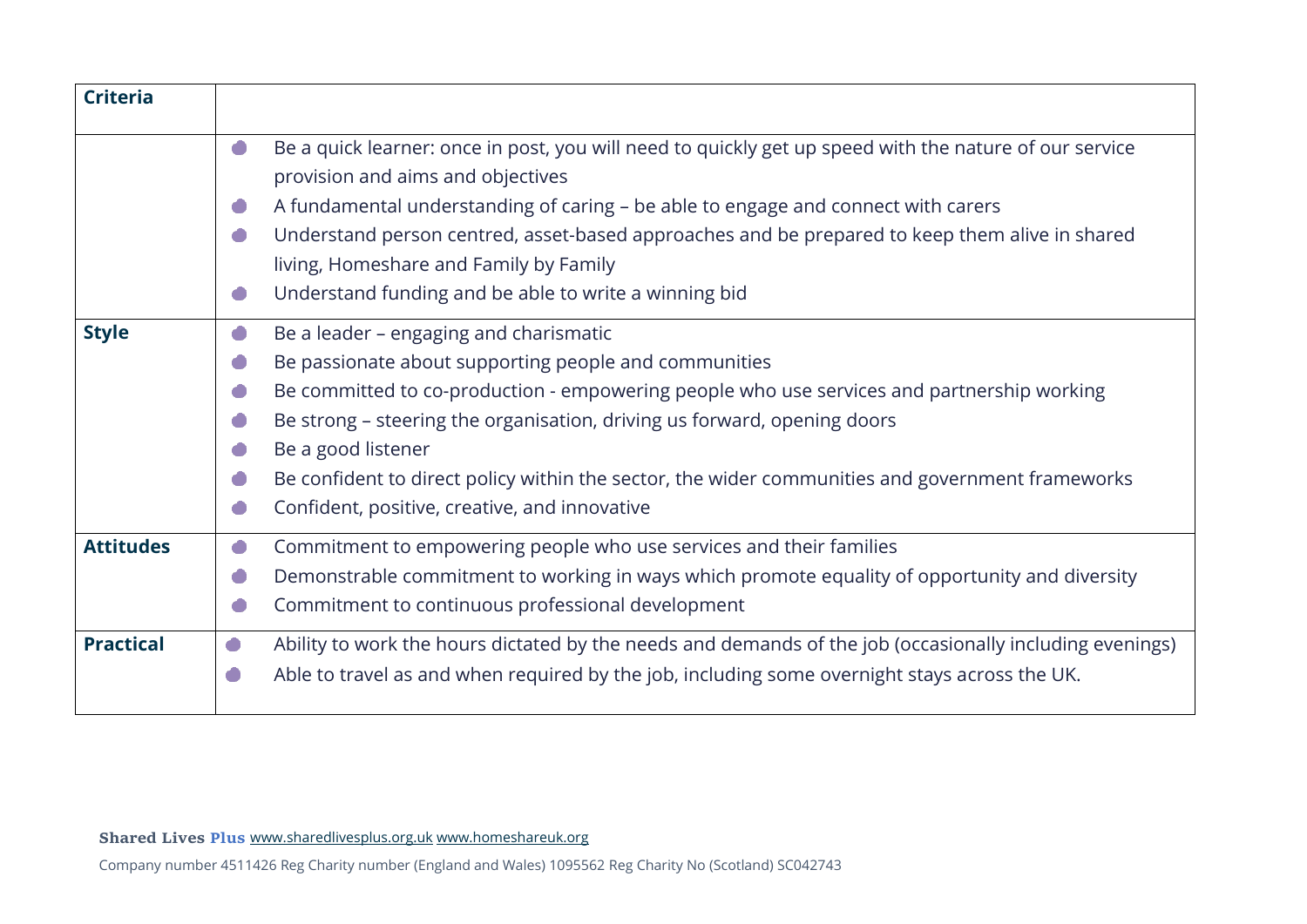#### **Values and Behaviours**

*Shared Lives Plus considers its culture to be a supportive, encouraging and empowering one. The culture is based on our values – these are listed below along with what the team felt this would look like for this role:*

#### **Authenticity**

has a clear picture of current position of the charity with ideas for our future / has a clear understanding of the 'market' in which we operate sees visibility within the organisation as important has experience and skills managing and developing people delivers on promises builds relationships has credibility and can demonstrate it externally

#### **Integrity**

is a people person, warm, reflective, approachable, personable genuinely takes an interest in people, gives time as freely as possible, encouraging is able to identify and acknowledge personal knowledge gaps puts emphasis and openly demonstrates the importance of wellbeing of staff, invests in the team is decisive, gives clear direction when needed, knows when the decision must rest with CEO and takes it

#### **Sense of Purpose**

**Shared Lives Plus** [www.sharedlivesplus.org.uk](http://www.sharedlivesplus.org.uk/) [www.homeshareuk.org](http://www.homeshareuk.org/)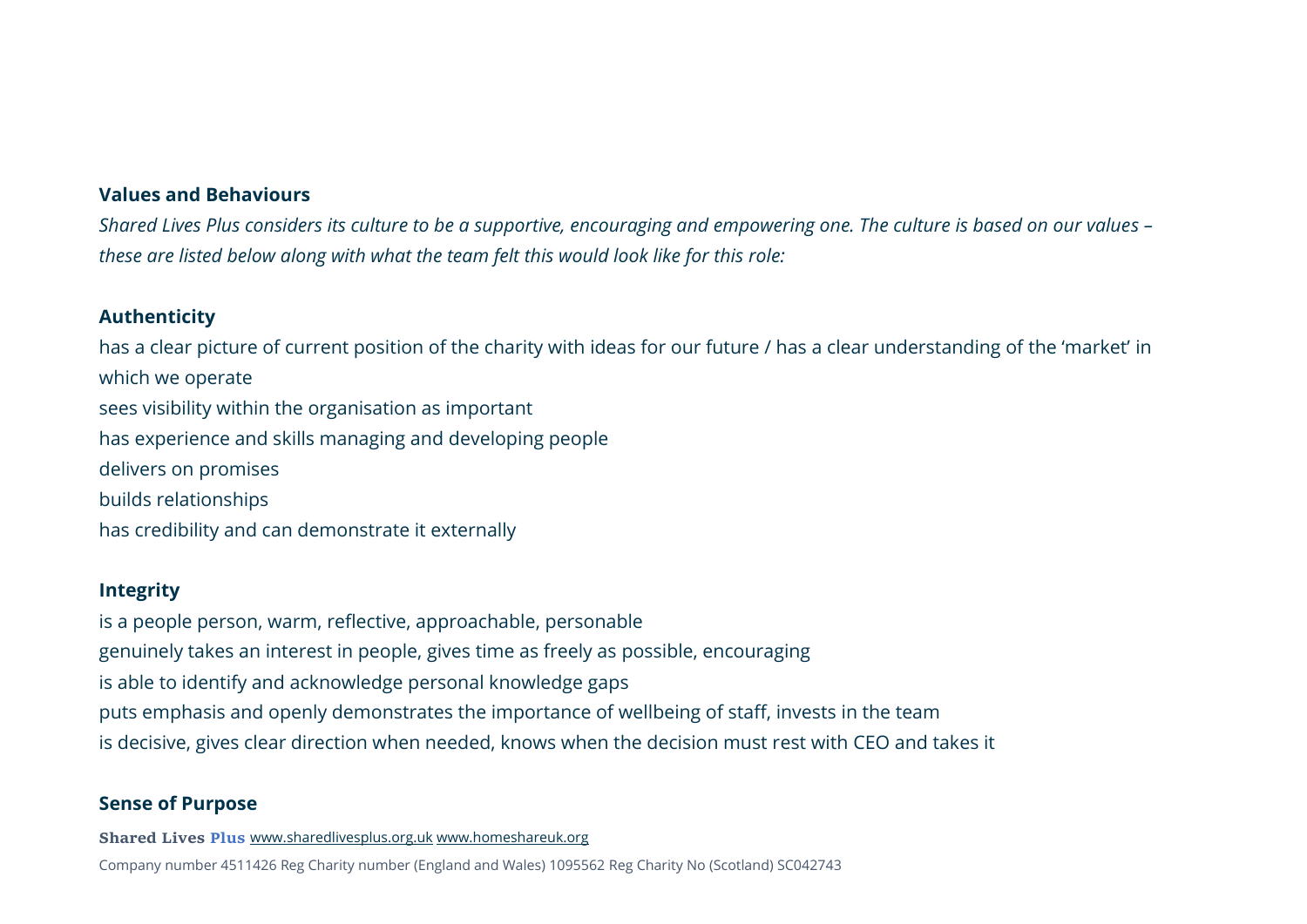acts professionally and leads by example in accordance with our Values and Behaviours, Human Rights, Equality and Diversity. is strategic and consultative, seeking and incorporating others' opinions, (internal and external) is inquisitive gets the best out of people Excellent communicator at all levels

## **Zest and Energy**

has infectious enthusiasm and drive, inspiring, someone people are proud to work for/alongside has an understanding of what's needed now and vision for the future, embraces change is creative/innovative and can demonstrate and share success has an appetite for learning and determination for the development of the organisation even when the field is much bigger than us

## *We also asked the team, our ambassadors, our members and other stakeholders what they would like to see in our CEO – here's some of what they said.*

They should be themselves They should understand the role of the ambassadors They should understand how to work alongside people with autism or learning disabilities They should have a knowledge of Shared Lives, people with lived experience etc and ideally even have some form of lived experience themselves They should be able to listen, be passionate and caring They should be invested in Shared Lives and be able to take it forward They should be organised and have CEO or management experience They shouldn't be professional all the time

#### **Shared Lives Plus** [www.sharedlivesplus.org.uk](http://www.sharedlivesplus.org.uk/) [www.homeshareuk.org](http://www.homeshareuk.org/)